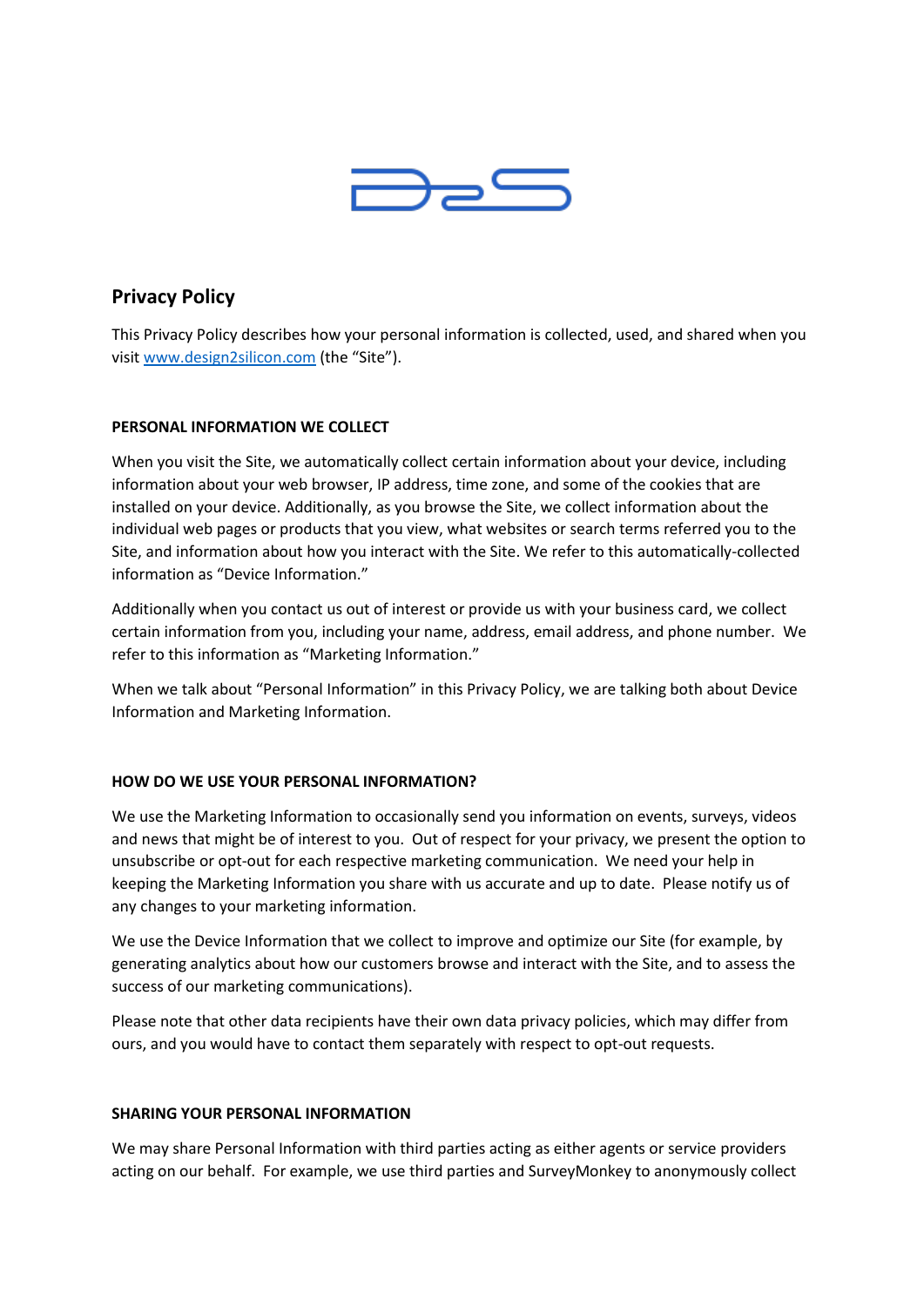survey data. We use Google Analytics to help us understand how our visitors use the Site--you can read more about how Google uses your Personal Information here: https://www.google.com/intl/en/policies/privacy/. You can also opt-out of Google Analytics here: https://tools.google.com/dlpage/gaoptout.

Finally, we may also share your Personal Information to comply with applicable laws and regulations, to respond to a subpoena, search warrant or other lawful request for information we receive, or to otherwise protect our rights.

## **LINKS TO OTHER SITES**

The Site contains links to other websites that are not owned or controlled by D2S. Please be aware that we are not responsible for the privacy practices of such other websites. When you leave our Site, we encourage you to be aware and to read the privacy statements of each and every website that collects personally identifiable information.

## **DO NOT TRACK**

Please note that we do not alter our Site's data collection and use practices when we see a Do Not Track signal from your browser.

## **YOUR RIGHTS**

If you are a European resident, you have the right to access personal information we hold about you and to ask that your personal information be corrected, updated, or deleted. If you would like to exercise this right, please contact us through the contact information below.

Additionally, if you are a European resident we note that we are processing your information in order to pursue our legitimate business interests listed above. Additionally, please note that your information will be transferred outside of Europe, including to Canada and the United States.

## **DATA RETENTION**

We will maintain your Marketing Information for our records unless and until you ask us to delete this information.

## **CHANGES**

We may update this privacy policy from time to time in order to reflect, for example, changes to our practices or for other operational, legal or regulatory reasons.